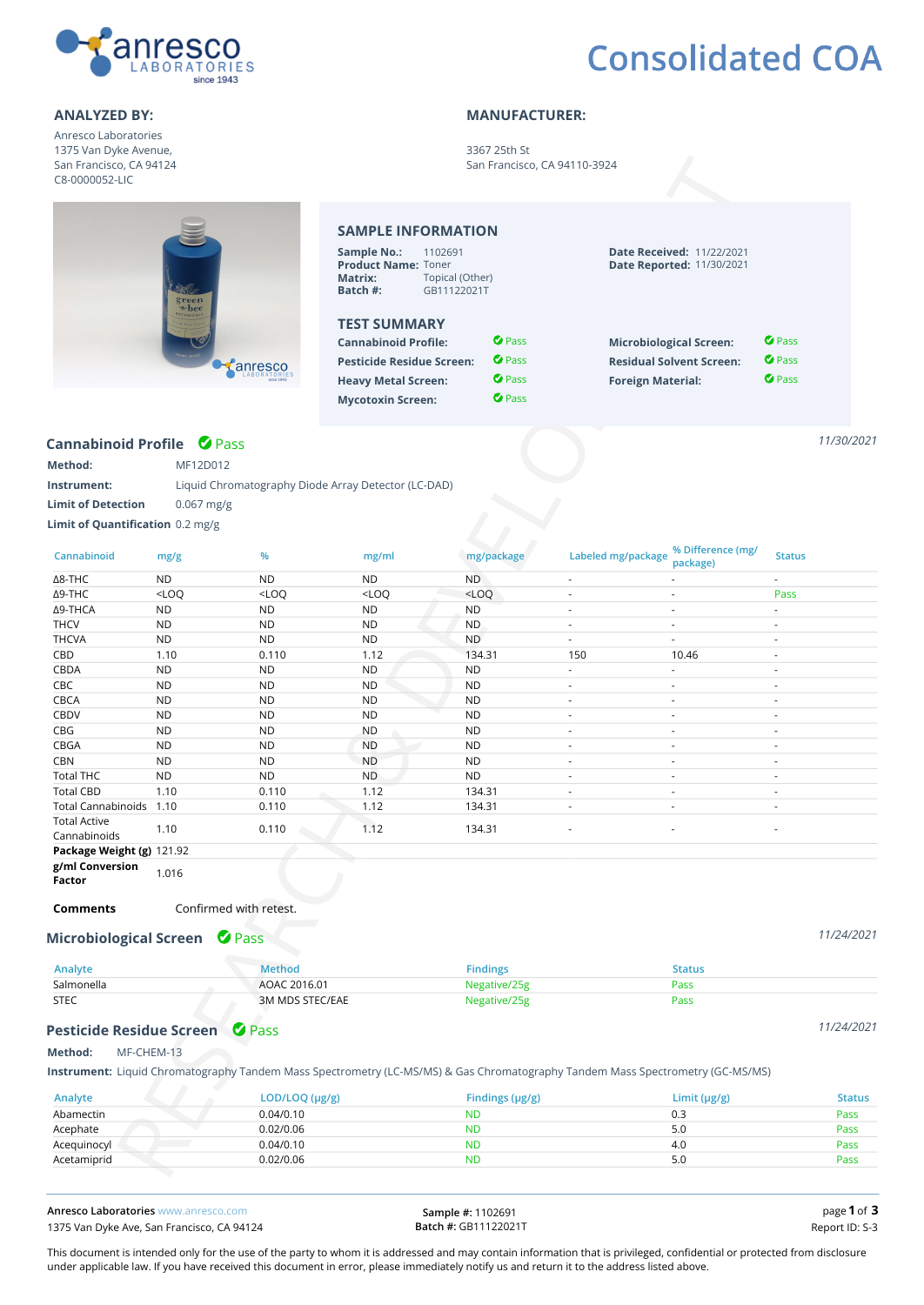

# **Consolidated COA**

| Analyte                                                         | LOD/LOQ (µg/g) | Findings (µg/g)                                                                                        | Limit (µg/g) | <b>Status</b> |
|-----------------------------------------------------------------|----------------|--------------------------------------------------------------------------------------------------------|--------------|---------------|
| Aldicarb                                                        | 0.02/0.06      | <b>ND</b>                                                                                              | 0.02         | Pass          |
| Azoxystrobin                                                    | 0.02/0.06      | <b>ND</b>                                                                                              | 40.0         | Pass          |
| Bifenazate                                                      | 0.02/0.06      | <b>ND</b>                                                                                              | 5.0          | Pass          |
| Bifenthrin                                                      | 0.04/0.10      | <b>ND</b>                                                                                              | 0.5          | Pass          |
| Boscalid                                                        | 0.02/0.06      | <b>ND</b>                                                                                              | 10.0         | Pass          |
| Captan                                                          | 0.20/0.06      | <b>ND</b>                                                                                              | 5.0          | Pass          |
| Carbaryl                                                        | 0.02/0.06      | <b>ND</b>                                                                                              | 0.5          | Pass          |
| Carbofuran                                                      | 0.02/0.06      | <b>ND</b>                                                                                              | 0.02         | Pass          |
| Chlorantraniliprole                                             | 0.02/0.06      | <b>ND</b>                                                                                              | 40.0         | Pass          |
|                                                                 |                |                                                                                                        |              |               |
| Chlordane                                                       | 0.02/0.06      | <b>ND</b>                                                                                              | 0.02         | Pass          |
| Chlorfenapyr                                                    | 0.02/0.08      | <b>ND</b>                                                                                              | 0.02         | Pass          |
| Chlorpyrifos                                                    | 0.02/0.06      | <b>ND</b>                                                                                              | 0.02         | Pass          |
| Clofentezine                                                    | 0.02/0.06      | <b>ND</b>                                                                                              | 0.5          | Pass          |
| Coumaphos                                                       | 0.02/0.06      | <b>ND</b>                                                                                              | 0.02         | Pass          |
| Cyfluthrin                                                      | 0.10/0.30      | <b>ND</b>                                                                                              | 1.0          | Pass          |
| Cypermethrin                                                    | 0.10/0.30      | <b>ND</b>                                                                                              | 1.0          | Pass          |
| Daminozide                                                      | 0.02/0.06      | <b>ND</b>                                                                                              | 0.02         | Pass          |
| DDVP (Dichlorvous)                                              | 0.02/0.06      | <b>ND</b>                                                                                              | 0.02         | Pass          |
| Diazinon                                                        | 0.02/0.06      | <b>ND</b>                                                                                              | 0.2          | Pass          |
| Dimethoate                                                      | 0.02/0.06      | <b>ND</b>                                                                                              | 0.02         | Pass          |
| Dimethomorph                                                    | 0.02/0.06      | <b>ND</b>                                                                                              | 20.0         | Pass          |
| Ethoprop(hos)                                                   | 0.02/0.06      | <b>ND</b>                                                                                              | 0.02         | Pass          |
|                                                                 |                |                                                                                                        |              |               |
| Etofenprox                                                      | 0.02/0.06      | <b>ND</b>                                                                                              | 0.02         | Pass          |
| Etoxazole                                                       | 0.02/0.06      | <b>ND</b>                                                                                              | 1.5          | Pass          |
| Fenhexamid                                                      | 0.02/0.06      | <b>ND</b>                                                                                              | 10.0         | Pass          |
| Fenoxycarb                                                      | 0.02/0.06      | <b>ND</b>                                                                                              | 0.02         | Pass          |
| Fenpyroximate                                                   | 0.02/0.06      | <b>ND</b>                                                                                              | 2.0          | Pass          |
| Fipronil                                                        | 0.02/0.06      | <b>ND</b>                                                                                              | 0.02         | Pass          |
| Flonicamid                                                      | 0.02/0.06      | <b>ND</b>                                                                                              | 2.0          | Pass          |
| Fludioxanil                                                     | 0.02/0.06      | <b>ND</b>                                                                                              | 30.0         | Pass          |
| Hexythiazox                                                     | 0.02/0.06      | <b>ND</b>                                                                                              | 2.0          | Pass          |
| Imazalil                                                        | 0.02/0.06      | <b>ND</b><br>e                                                                                         | 0.02         | Pass          |
| Imidacloprid                                                    | 0.02/0.06      | <b>ND</b>                                                                                              | 3.0          | Pass          |
| Kresoxim Methyl                                                 | 0.02/0.06      | <b>ND</b>                                                                                              | 1.0          | Pass          |
| Malathion                                                       | 0.02/0.06      | <b>ND</b>                                                                                              | 5.0          | Pass          |
|                                                                 |                |                                                                                                        | 15.0         |               |
| Metalaxyl                                                       | 0.02/0.06      | <b>ND</b>                                                                                              |              | Pass          |
| Methiocarb                                                      | 0.02/0.06      | <b>ND</b>                                                                                              | 0.02         | Pass          |
| Methomyl                                                        | 0.02/0.06      | <b>ND</b>                                                                                              | 0.1          | Pass          |
| Methyl parathion                                                | 0.02/0.06      | <b>ND</b>                                                                                              | 0.02         | Pass          |
| Mevinphos                                                       | 0.02/0.06      | <b>ND</b>                                                                                              | 0.02         | Pass          |
| Myclobutanil                                                    | 0.02/0.06      | <b>ND</b>                                                                                              | 9.0          | Pass          |
| Naled                                                           | 0.02/0.06      | <b>ND</b>                                                                                              | 0.5          | Pass          |
| Oxamyl                                                          | 0.02/0.06      | <b>ND</b>                                                                                              | 0.2          | Pass          |
| Paclobutrazol                                                   | 0.02/0.06      | <b>ND</b>                                                                                              | 0.02         | Pass          |
| Pentachloronitrobenzene                                         | 0.04/0.10      | <b>ND</b>                                                                                              | 0.2          | Pass          |
| Permethrins                                                     | 0.10/0.30      | <b>ND</b>                                                                                              | 20.0         | Pass          |
| Phosmet                                                         | 0.02/0.06<br>÷ | <b>ND</b>                                                                                              | 0.2          | Pass          |
|                                                                 |                |                                                                                                        |              |               |
| Piperonyl Butoxide                                              | 0.02/0.06      | <b>ND</b>                                                                                              | 8.0          | Pass          |
| Prallethrin                                                     | 0.04/0.10      | <b>ND</b>                                                                                              | 0.4          | Pass          |
| Propiconazole                                                   | 0.02/0.06      | <b>ND</b>                                                                                              | 20.0         | Pass          |
| Propoxur                                                        | 0.02/0.06      | <b>ND</b>                                                                                              | 0.02         | Pass          |
| Pyrethrins                                                      | 0.10/0.30      | <b>ND</b>                                                                                              | 1.0          | Pass          |
| Pyridaben                                                       | 0.02/0.06      | <b>ND</b>                                                                                              | 3.0          | Pass          |
| Spinetoram                                                      | 0.02/0.06      | <b>ND</b>                                                                                              | 3.0          | Pass          |
| Spinosad                                                        | 0.02/0.06      | <b>ND</b>                                                                                              | 3.0          | Pass          |
| Spiromesifen                                                    | 0.04/0.10      | <b>ND</b>                                                                                              | 12.0         | Pass          |
| Spirotetramat                                                   | 0.02/0.06      | <b>ND</b>                                                                                              | 13.0         | Pass          |
| Spiroxamine                                                     | 0.02/0.06      | <b>ND</b>                                                                                              | 0.02         | Pass          |
| Tebuconazole                                                    | 0.02/0.06      | <b>ND</b>                                                                                              | 2.0          | Pass          |
| Thiaclorprid                                                    | 0.02/0.06      | <b>ND</b>                                                                                              | 0.02         | Pass          |
| Thiamethoxam                                                    | 0.02/0.06      | <b>ND</b>                                                                                              | 4.5          | Pass          |
|                                                                 |                |                                                                                                        |              |               |
| Trifloxystrobin                                                 | 0.02/0.06      | <b>ND</b>                                                                                              | 30.0         | Pass          |
| <b>Comments</b>                                                 |                | Doubling the LOD/LOQ for Cat II analytes was not necessary as the sample was ND at the listed LOD/LOQ. |              | 11/24/2021    |
| <b>Residual Solvent Screen</b>                                  | <b>O</b> Pass  |                                                                                                        |              |               |
| <b>USP OVI&lt;467&gt;</b><br>Method:                            |                |                                                                                                        |              |               |
| <b>Instrument:</b> Gas Chromatography Mass Spectrometry (GC/MS) |                |                                                                                                        |              |               |
| 1,2-Dichloroethane                                              | 0.10/1.00      | <b>ND</b>                                                                                              | $\mathbf{1}$ | Pass          |

Anresco Laboratories www.anresco.com 1375 Van Dyke Ave, San Francisco, CA 94124 **Batch #: GB11122021T** Batch #: GB11122021T

Sample #: 1102691 Batch #: GB11122021T page  $2$  of  $3$ 

This document is intended only for the use of the party to whom it is addressed and may contain information that is privileged, confidential or protected from disclosure under applicable law. If you have received this document in error, please immediately notify us and return it to the address listed above.